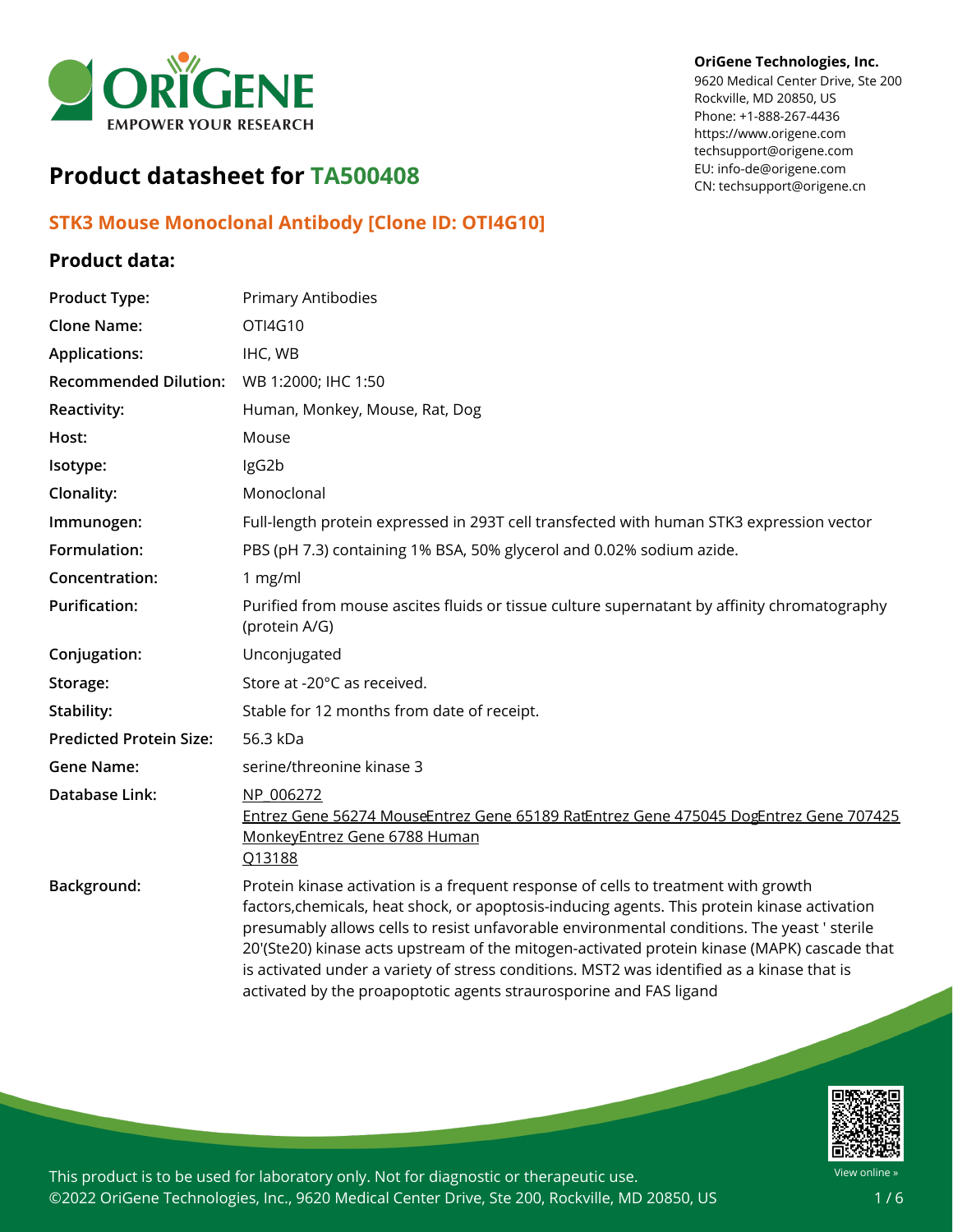#### ORIGENE **STK3 Mouse Monoclonal Antibody [Clone ID: OTI4G10] – TA500408**

**Synonyms:** KRS1; MST2

**Protein Families:** Druggable Genome, Protein Kinase **Protein Pathways:** MAPK signaling pathway

## **Product images:**

 $158 106 79 -$ 

 $48 -$ 

 $35 23 -$ 



HepG2 HeLa HT29 A549 COS7 Jurkat MDCK PC12 MCF7

HEK293T cells were transfected with the pCMV6- ENTRY control (Cat# [PS100001], Left lane) or pCMV6-ENTRY STK3 (Cat# [RC203897], Right lane) cDNA for 48 hrs and lysed. Equivalent amounts of cell lysates (5 ug per lane) were separated by SDS-PAGE and immunoblotted with anti-STK3(Cat# TA500408). Positive lysates [LY401892] (100ug) and [LC401892] (20ug) can be purchased separately from OriGene.

Western blot analysis of extracts (35ug) from 9 different cell lines by using anti-STK3 monoclonal antibody.



This product is to be used for laboratory only. Not for diagnostic or therapeutic use. ©2022 OriGene Technologies, Inc., 9620 Medical Center Drive, Ste 200, Rockville, MD 20850, US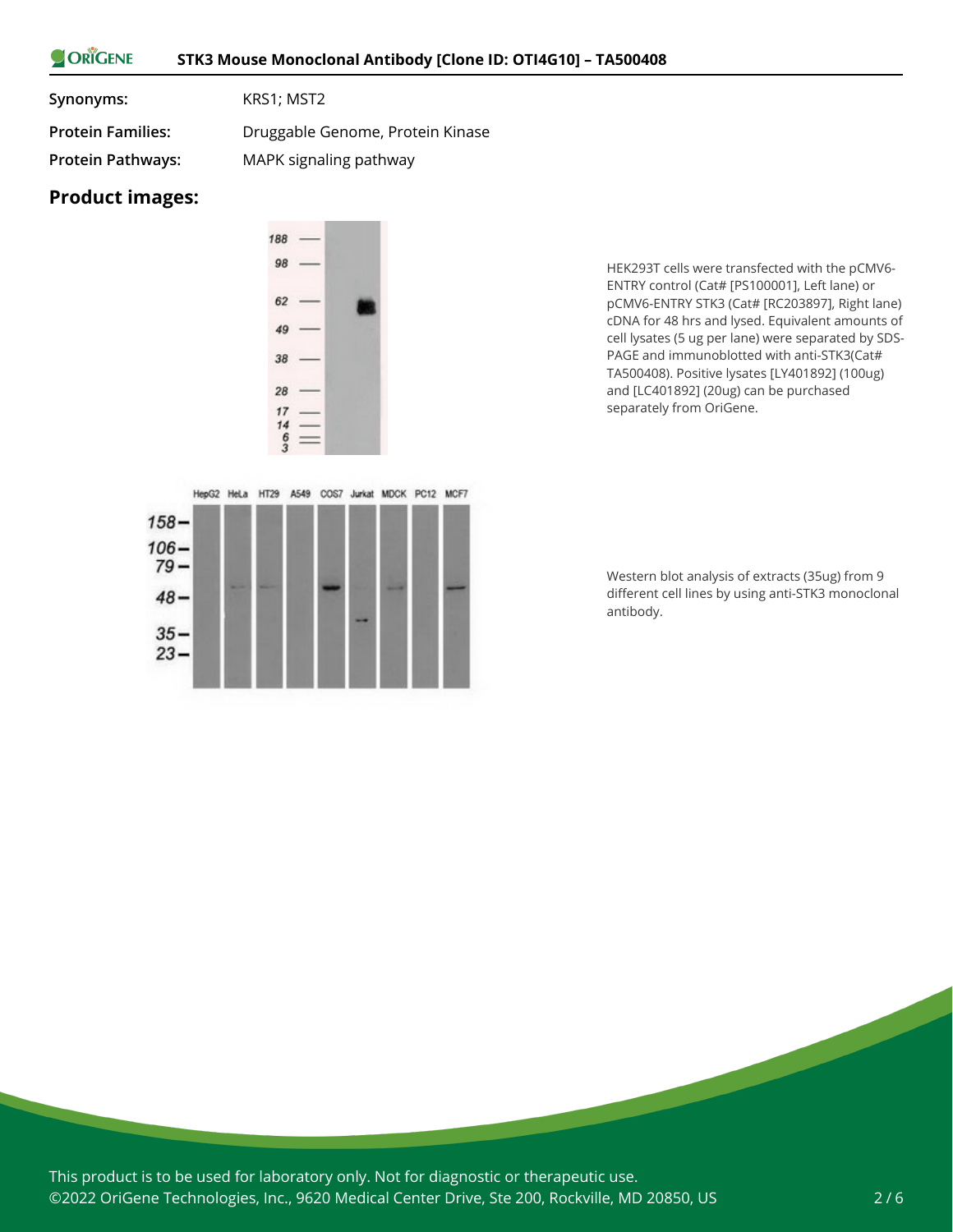$15$ 



12345678910

Western blot analysis of extracts (10ug) from a mouse cell line and 3 different mouse tissues by using anti-STK3 monoclonal antibody (1:200).

Western blot analysis of extracts (10ug) from 10 Human tissue by using anti-STK3 monoclonal antibody at 1:200 (1: Testis; 2: Omentum; 3: Uterus; 4: Breast; 5: Brain; 6: Liver; 7: Ovary; 8: Thyroid gland; 9: colon;10: spleen).



Immunohistochemical staining of paraffinembedded colon tissue within the normal limits using anti-STK3mouse monoclonal antibody. (Heat-induced epitope retrieval by 10mM citric buffer, pH6.0, 100°C for 10min, TA500408, Dilution 1:50)

This product is to be used for laboratory only. Not for diagnostic or therapeutic use. ©2022 OriGene Technologies, Inc., 9620 Medical Center Drive, Ste 200, Rockville, MD 20850, US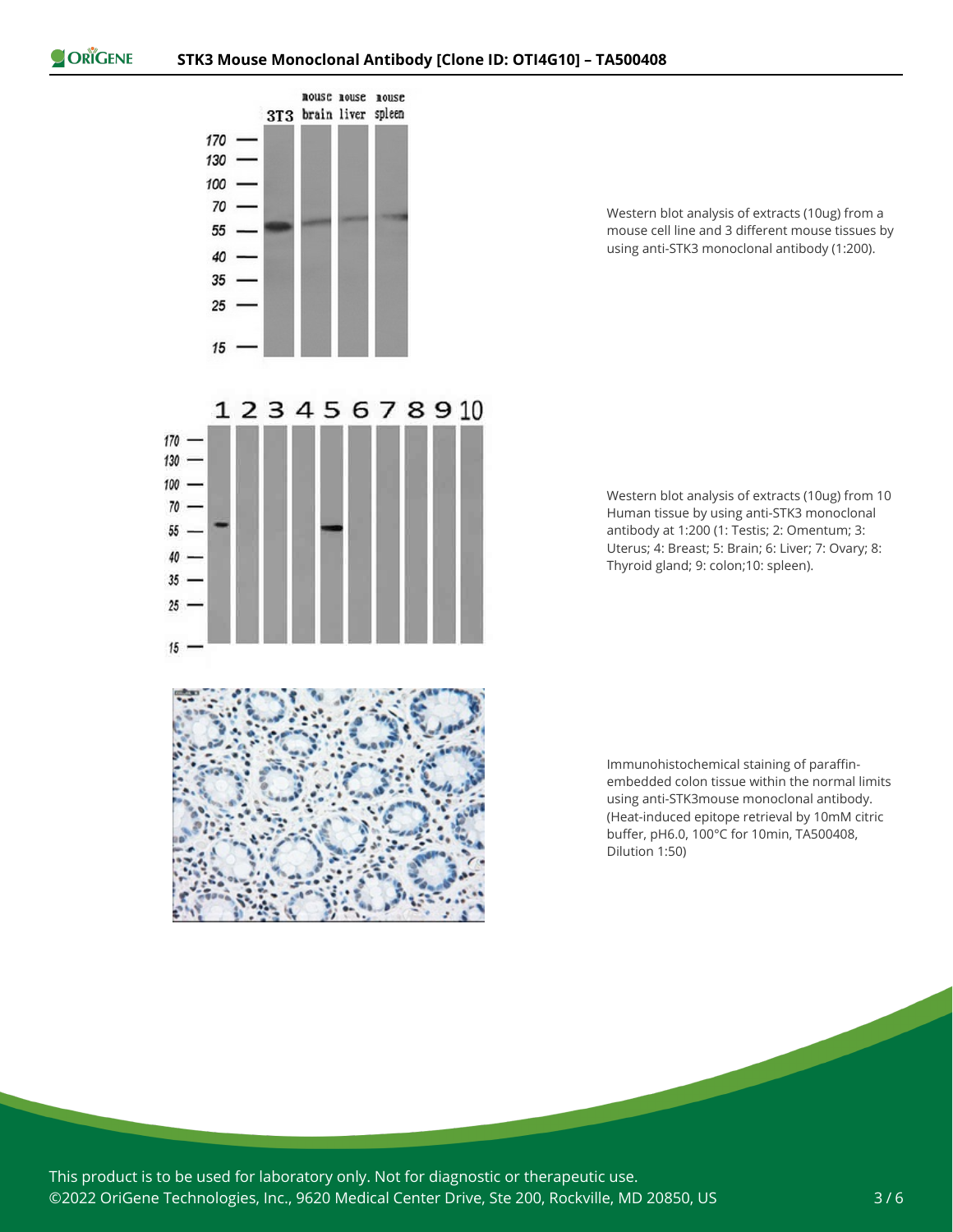ORIGENE



Immunohistochemical staining of paraffinembedded Adenocarcinoma of colon tissue using anti-STK3mouse monoclonal antibody. (Heatinduced epitope retrieval by 10mM citric buffer, pH6.0, 100°C for 10min, TA500408, Dilution 1:50)

Immunohistochemical staining of paraffinembedded Kidney tissue within the normal limits using anti-STK3mouse monoclonal antibody. (Heat-induced epitope retrieval by 10mM citric buffer, pH6.0, 100°C for 10min, TA500408, Dilution 1:50)

Immunohistochemical staining of paraffinembedded Carcinoma of kidney tissue using anti-STK3mouse monoclonal antibody. (Heat-induced epitope retrieval by 10mM citric buffer, pH6.0, 100°C for 10min, TA500408, Dilution 1:50)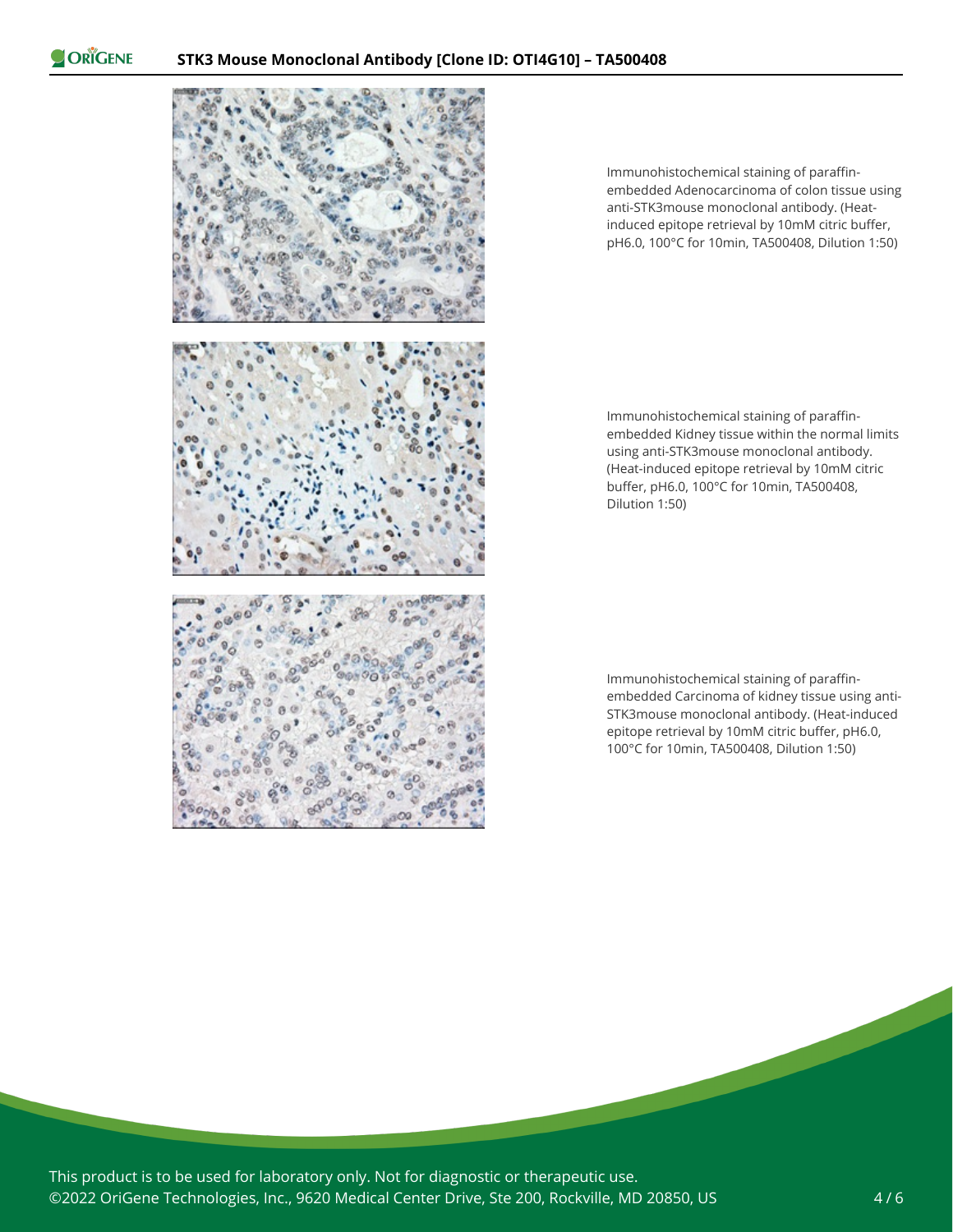ORIGENE



Immunohistochemical staining of paraffinembedded liver tissue within the normal limits using anti-STK3mouse monoclonal antibody. (Heat-induced epitope retrieval by 10mM citric buffer, pH6.0, 100°C for 10min, TA500408, Dilution 1:50)

Immunohistochemical staining of paraffinembedded lung tissue within the normal limits using anti-STK3mouse monoclonal antibody. (Heat-induced epitope retrieval by 10mM citric buffer, pH6.0, 100°C for 10min, TA500408, Dilution 1:50)

Immunohistochemical staining of paraffinembedded Ovary tissue within the normal limits using anti-STK3mouse monoclonal antibody. (Heat-induced epitope retrieval by 10mM citric buffer, pH6.0, 100°C for 10min, TA500408, Dilution 1:50)